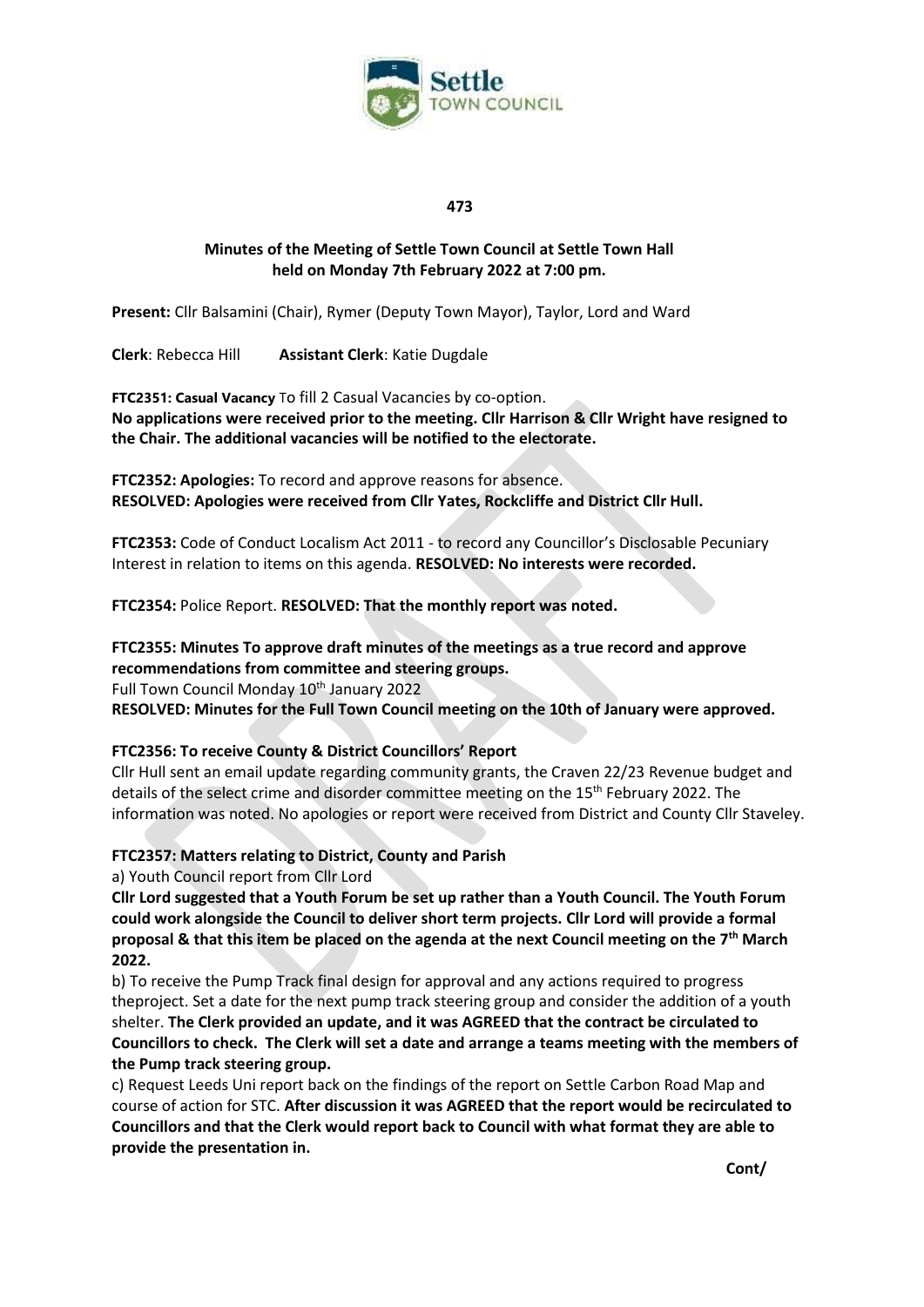

# **Minutes of the Meeting of Settle Town Council at Settle Town Hall held on Monday 7th February 2022 at 7:00 pm.**

d) Arrange Stall at ACE's "Cutting our Carbon" event at Vic Hall on the 12th March **RESOLVED: Cllr Taylor would host the stall at the ACE Event and that Cllr Yates would be asked to attend also.** 

e) To receive information and nomination papers for elections on 5th May 2022. **The papers have been circulated to Councillors prior to the meeting and any publicity material would be shared on social media to attract new councillors.**

f) Queens Platinum Jubilee Celebrations

- Request to use the Market Place over the period. **RESOLVED: that the use of the Market Place be approved.**
- Offer of land to plant a tree **RESOLVED: That Millennium Garden be offered as a site to plant a tree and that a quote for a native tree, (not a sapling) be sought.**
- Support for workshops (potential funding from the QPJ Fund) to build a beacon. **RESOLVED: That the iron cenotaph railings be offered as a material to build a beacon with.**

## **FTC2358: Planning**

**a) Applications** (applications advertised by the planning authority received prior to the meeting will be considered)

**C/62/643A/LB** Listed building consent to re-open former window to south elevation of kitchen; formation of first floor En-suite shower room and associated works and installation of replacement boiler at The Tannery,14, The Green, Settle, BD24 9HL **RESOLVED: No objection** 

**2022/23667/TPO** T1 Beech – trim branches as they are overhanging onto the main highway and hitting BT wires, 1 Delaney Gardens, Settle. BD24 9AH. **RESOLVED: No objection**

**2022/23682/FUL** Removal of lettering & projecting sign, masonry to be made good. Removal of ATM, replaced with matching masonry. Barclays Bank plc, Duke Street, Settle. BD24 9DP. **RESOLVED: No objection**

**b) Decisions. 2021/23300/FUL** Withdrawn Application Two bungalows with rooms-in-roof at Land to East Of 26, Church Street, Settle. Withdrawn:12th January 2022. **Withdrawn application** 

### **FTC2359: Finance**

a) To check the Market books and to receive the Market Report for January 2022. **RESOLVED: The Market books were checked by Cllr Taylor and the Market report was noted. It was AGREED that an additional column be added to the report showing a comparison of previous years monthly totals.**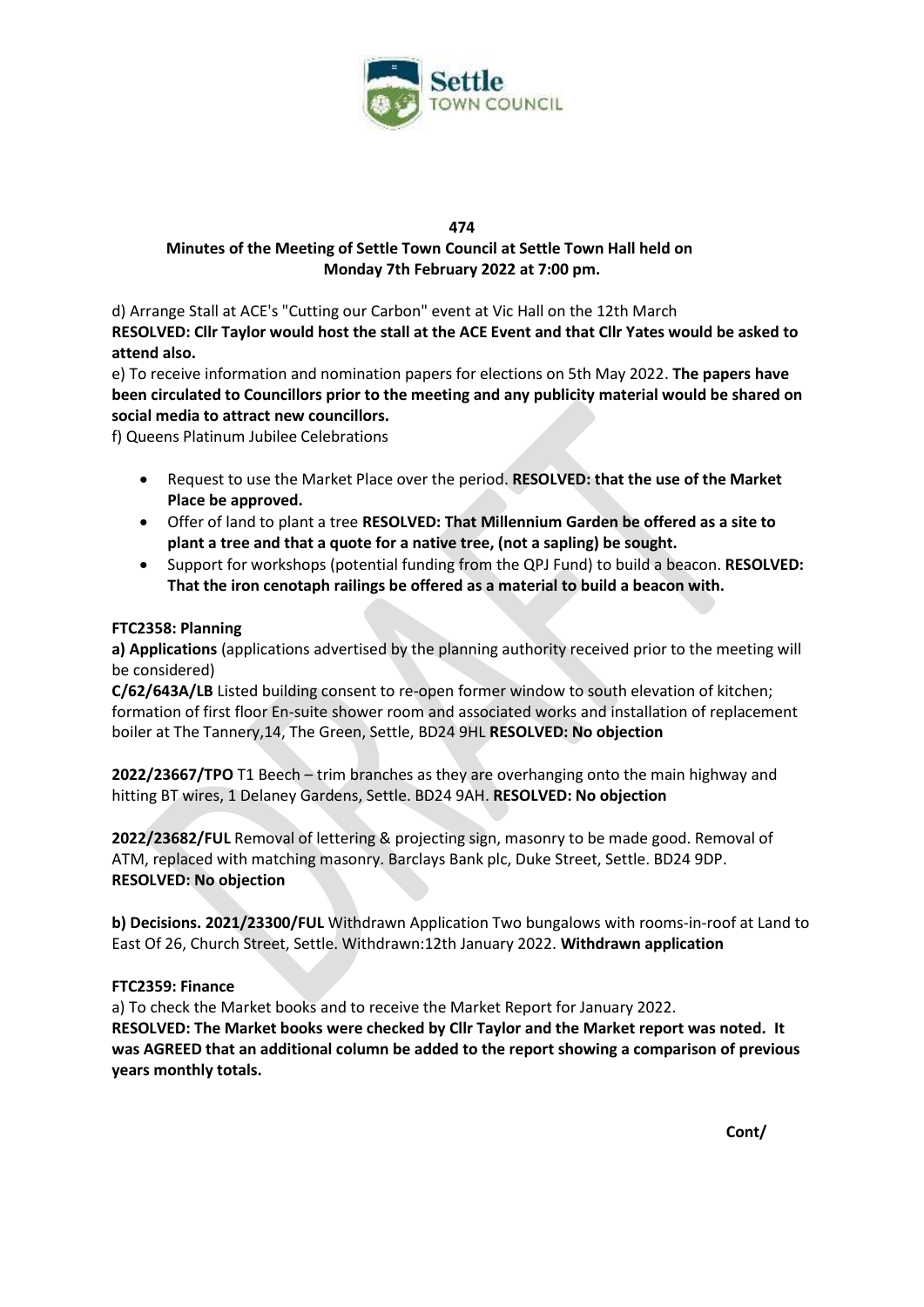

## **Minutes of the Meeting of Settle Town Council at Settle Town Hall held on Monday 7th February 2022 at 7:00 pm.**

b) To approve accounts for payment and to note receipts for January and February to date. **RESOLVED: That the payments and receipts were approved following inspection of January accounts by Cllr Taylor.**

January Receipts: £7,608.31 Payments: £13,399.95 (less transfers)

Up to 7th February receipts: £77.18 Payments: £4,526.19

Bank Balances 31st January 2022: Community Account £ 14,015.31 BMM Account £35,003.05

*19:52 Cllr. Balsamini left the meeting and Cllr Rymer chaired the meeting.*

c) To receive notice of bank charges for paying cash and cheques.

*19:58 Cllr. Balsamini returned to the meeting*

**RESOLVED: That the wording on invoices be updated stating that only bank transfers as a method of payment will be accepted and that any bank charges will be passed on to individuals if they use another method of payment. It was AGREED to contact the current banking provider and see if alternative accounts were available and that this item be placed on the agenda at the next Full Town Council meeting on the 7th March 2022. Alternative banking arrangements to be researched.**

**FTC2360: To receive and respond to correspondence** (correspondence received after the advertised agenda will be considered).

a) White Rose Update. **The information was noted.**

b) Law & Governance Bulletin 3/12/21 Importance of business continuity planning.

**RESOLVED: That staff's home addresses and a review date of 9th May 2022 be added into the plan. Following amendments, the Business Continuity Plan was approved.** 

c) Review of Postal Regulation Consultation deadline 17th February 2022. **The information was noted.**

d) Nalc New Chairman New Year letter to local councils. **The information was noted.** 

e) YLCA – permission to take up a free social media health check for the Town Council. **RESOLVED: That the free social media health check be approved.** 

f) Request to use the Market Place & Millennium Garden – for Journey to the Cross Friday 15th April - Churches Together. **RESOLVED: That permission be granted for the use of the Market Place and Millennium Garden for the Journey to the Cross.** 

g) Castlebergh Crag – Update from the BMC. T**he Clerk provided an update from the BMC. Based on the information provided it was RESOLVED that Castlebergh Crag be reopened to climbers.**  h) Review request for permission from Vibrant Settle for flowerpot man on Castlebergh Crag mid July-September. **RESOLVED: That permission be granted to Vibrant Settle to place the flowerpot man on Castlebergh Crag.** 

**FTC2361:** To approve the amended draft Business Continuity Plan. T**he plan was discussed and approved under agenda item FTC2360- b)** 

**FTC2362:** Approve Terms of reference for Finance Committee and Planning and Environment Committee. **RESOLVED: That Cllr Taylor become a member of the Finance committee and their terms of reference be approved. The Planning & Environment Committee name would be changed to Recreation & Environment Committee and planning matters would be removed from**